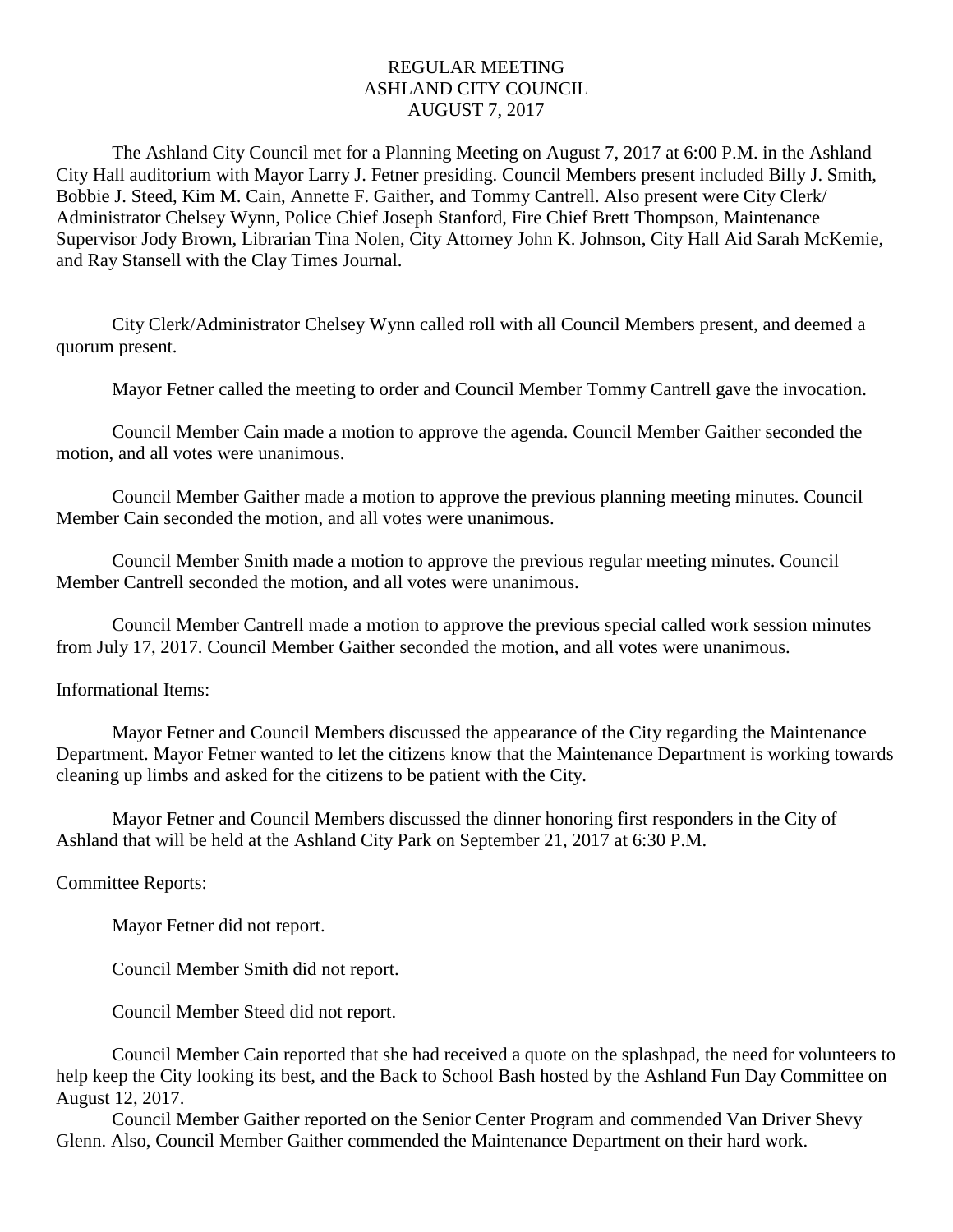Council Member Cantrell did not report.

City Clerk/ Administrator Chelsey Wynn reported that she would be contacting department supervisors and liaisons within the next couple of weeks in regards to the budget and reminded the Mayor and Council about the public hearing for August 14, 2017 at 5:00 P.M.

Police Chief Stanford reported to the Mayor and Council of a training that he would like to attend that was on the agenda, reported on Police Department plans, and reported when employee Hunter Griffin would be attending the Police Academy.

Fire Chief Thompson reported on a fire on 4<sup>th</sup> Street East and a fire that the Ashland Fire Department responded to as mutual aid in Lineville.

Librarian Tina Nolen reported on the Summer Reading Program.

New Business:

Council Member Smith made a motion approving the city to pay bills received since the last regular meeting in the amount of \$12,997.94. Council Member Cain seconded the motion, and all votes were unanimous.

Council Member Cain made a motion approving to purchase a HP all in one computer and Microsoft Office for the Library at an estimated cost of \$696.00. Council Member Steed seconded the motion, and all votes were unanimous.

Council Member Cantrell made a motion approving Chief Stanford to attend the Southeastern Law Enforcement Executive Development Seminar September 26-29, 2017 in Florence, AL and reimburse travel expenses. Council Member Gaither seconded the motion, and all votes were unanimous.

Council Member Steed made a motion approving to pay annual League membership dues in the amount of \$1,117.61. Council Member Cain seconded the motion, and all votes were unanimous.

Council Member Gaither made a motion approving to give Christy Craven one-step raise for completion of certification by the Alabama Judicial College. Council Member Cain seconded the motion, and all votes were unanimous.

Council Member Smith made a motion to approve the alcohol application for the sale of off-premises beer and wine for Dollar General. Council Member Gaither seconded the motion, and all votes were unanimous except for Council Member Cantrell who voted "No".

Council Member Steed made a motion to pay AllComm Wireless, Inc. \$386.00 for tornado siren repair. Council Member Smith seconded the motion, and all votes were unanimous.

Council Member Cain made a motion to approve hiring Olivia Sayre as a part-time library aid at \$7.25/hour. Council Member Gaither seconded the motion, and all votes were unanimous.

Council Member Cantrell made a motion approving the purchase of tires for the Dodge 2500 at state bid cost of approximately \$684.00. Council Member Gaither seconded the motion, and all votes were unanimous.

Council Member Cain made a motion approving to take the bucket truck to Reeves Arial in Birmingham to get a quote on repairs. Council Member Cantrell seconded the motion, and all votes were unanimous.